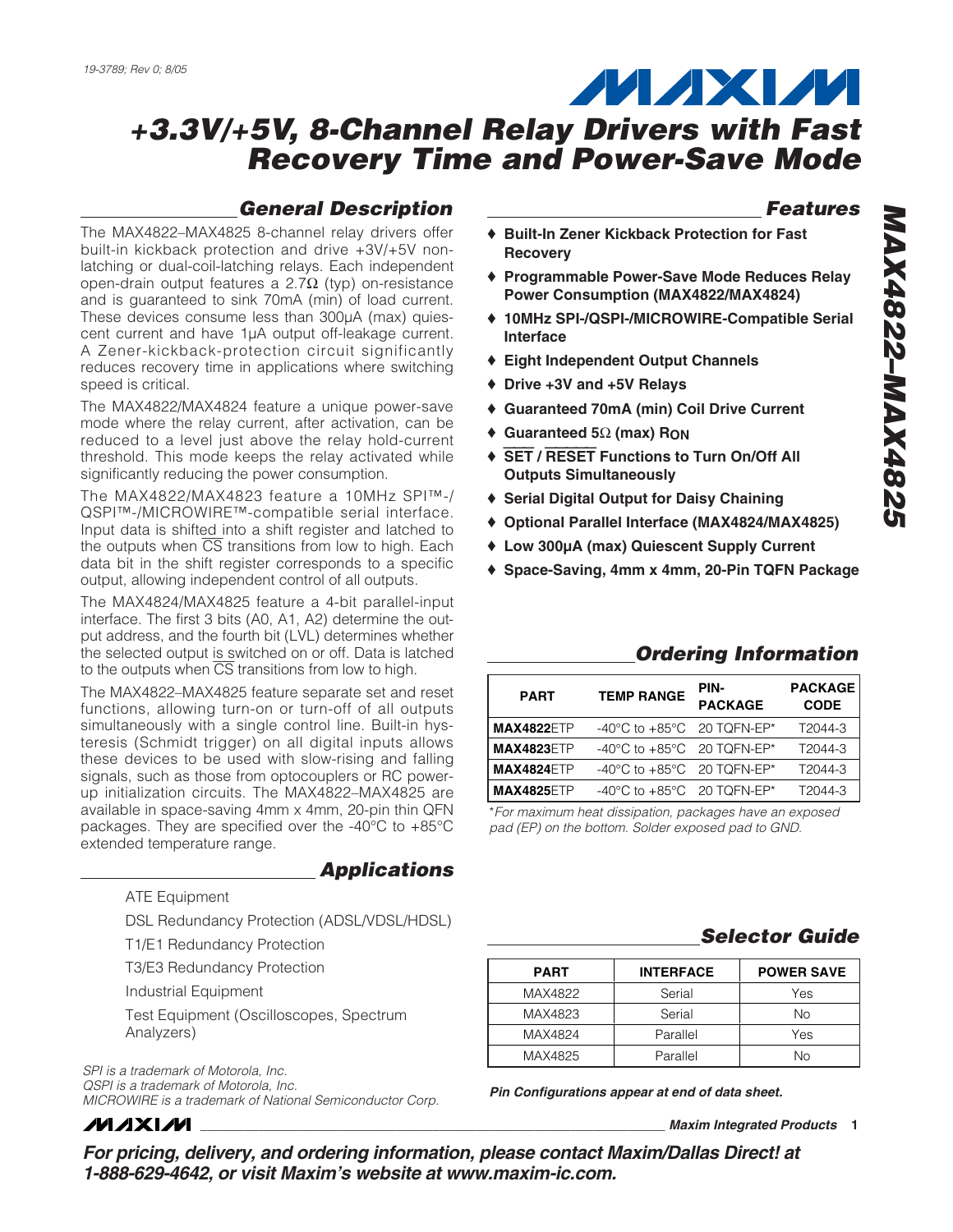## **ABSOLUTE MAXIMUM RATINGS**

| CS. SCLK, DIN, SET, RESET, A0, A1, A2, LVL-0.3V to +6.0V |
|----------------------------------------------------------|
|                                                          |
|                                                          |
| Continuous OUT Current (all outputs turned on) 150mA     |
| Continuous OUT_ Current (single output turned on) 300mA  |

Continuous Power Dissipation  $(T_A = +70^{\circ}C)$ 

| 20-Lead Thin QFN (derate 16.9mW/°C above +70°C)1350mW |  |
|-------------------------------------------------------|--|
| Operating Temperature Range 40°C to +85°C             |  |
|                                                       |  |
|                                                       |  |
|                                                       |  |

*Stresses beyond those listed under "Absolute Maximum Ratings" may cause permanent damage to the device. These are stress ratings only, and functional operation of the device at these or any other conditions beyond those indicated in the operational sections of the specifications is not implied. Exposure to absolute maximum rating conditions for extended periods may affect device reliability.*

## **ELECTRICAL CHARACTERISTICS**

(V<sub>CC</sub> = +2.7V to +5.5V, T<sub>A</sub> = -40°C to +85°C, unless otherwise noted. Typical values are at V<sub>CC</sub> = 2.7V, T<sub>A</sub> = +25°C, unless otherwise noted.) (Note 1)

| <b>PARAMETER</b>                                            | <b>SYMBOL</b>         | <b>CONDITIONS</b>                                      |                        | <b>MIN</b>        | <b>TYP</b> | <b>MAX</b> | <b>UNITS</b> |
|-------------------------------------------------------------|-----------------------|--------------------------------------------------------|------------------------|-------------------|------------|------------|--------------|
| Operating Voltage                                           | <b>V<sub>CC</sub></b> |                                                        |                        | 2.3               |            | 5.5        | $\vee$       |
|                                                             |                       | $I_{OUT} = 0$ ,                                        | $V_{CC} = 3.6V$        |                   | 160        | 300        |              |
| Quiescent Current                                           | $_{\rm{ICC}}$         | logic inputs $= 0$ or $V_{CC}$                         | $V_{\rm CC} = 5.5V$    |                   | 180        | 300        | μA           |
|                                                             |                       |                                                        | $V_{CC} = 3.6V$        |                   | 1.2        |            |              |
| Dynamic Supply Current                                      | ID                    | $f_{SCLK} = 10 MHz$ , $C_{DOUT} = 50pF$                | $V_{\text{CC}} = 5.5V$ |                   | 1.6        |            | mA           |
| <b>Thermal Shutdown</b>                                     |                       | Power-save disable threshold (Note 2)                  |                        |                   | $+130$     |            | $^{\circ}C$  |
|                                                             |                       | Output disable threshold (Note 3)                      |                        |                   | $+150$     |            |              |
| Power-On Reset                                              |                       | Transform from high voltage to low voltage             |                        | 0.6               | 1.2        | 2.0        | $\vee$       |
| Power-On Reset Hysteresis                                   |                       |                                                        |                        |                   | 140        |            | mV           |
| DIGITAL INPUTS (SCLK, DIN, CS, LVL, A0, A1, A2, RESET, SET) |                       |                                                        |                        |                   |            |            |              |
| Input Logic-High Voltage                                    |                       | $V_{\rm CC} = 2.7V$ to 3.6V<br>$V_{CC} = 4.2V$ to 5.5V |                        | 2.0               |            |            | $\vee$       |
|                                                             | V <sub>IH</sub>       |                                                        |                        | 2.4               |            |            |              |
| Input Logic-Low Voltage                                     | $V_{IL}$              | $V_{CC} = 2.7V$ to 3.6V                                |                        |                   |            | 0.6        | $\vee$       |
|                                                             |                       | $V_{CC} = 4.2V$ to 5.5V                                |                        |                   |            | 0.8        |              |
| Input Logic Hysteresis                                      | <b>VHYST</b>          |                                                        |                        |                   | 150        |            | mV           |
| Input Leakage Current                                       | <b>LEAK</b>           | Input voltages = $0$ or $5.5V$                         |                        | $-1.0$            | $+0.01$    | $+1.0$     | μA           |
| Input Capacitance                                           | $C_{IN}$              |                                                        |                        |                   | 5          |            | pF           |
| <b>DIGITAL OUTPUT (DOUT)</b>                                |                       |                                                        |                        |                   |            |            |              |
| <b>DOUT Low Voltage</b>                                     | <b>VOL</b>            | $I_{SINK} = 6mA$                                       |                        |                   |            | 0.4        | $\vee$       |
| <b>DOUT High Voltage</b>                                    | <b>VOH</b>            | $I_{\text{SOLIRCE}} = 0.5 \text{mA}$                   |                        | $V_{CC}$ -<br>0.5 |            |            | V            |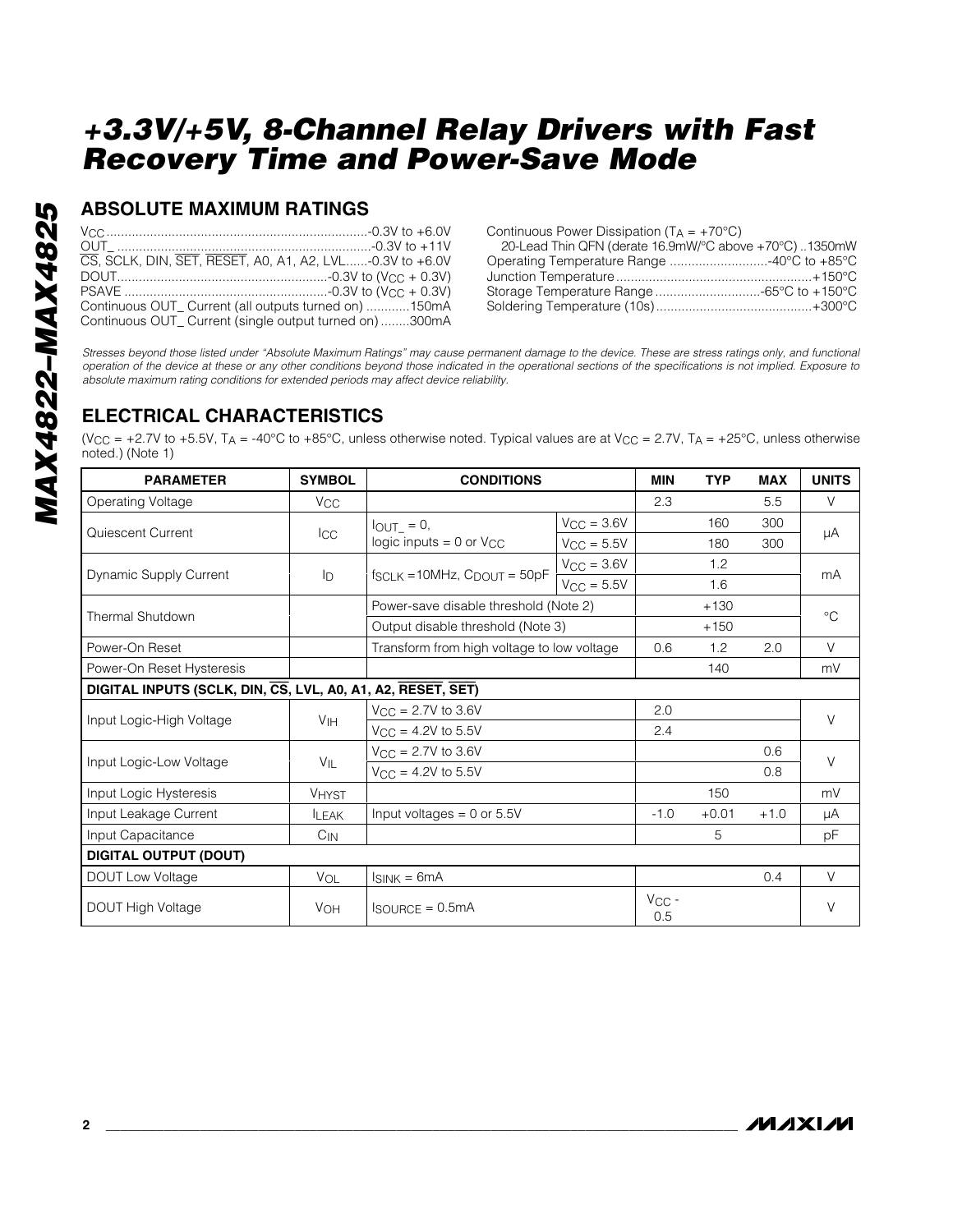## **ELECTRICAL CHARACTERISTICS (continued)**

(V<sub>CC</sub> = +2.7V to +5.5V, T<sub>A</sub> = -40°C to +85°C, unless otherwise noted. Typical values are at V<sub>CC</sub> = 2.7V, T<sub>A</sub> = +25°C, unless otherwise noted.) (Note 1)

| <b>PARAMETER</b>                                  | <b>SYMBOL</b>   |                             | <b>CONDITIONS</b>                                                    | <b>MIN</b>                     | <b>TYP</b>                     | <b>MAX</b>                     | <b>UNITS</b> |
|---------------------------------------------------|-----------------|-----------------------------|----------------------------------------------------------------------|--------------------------------|--------------------------------|--------------------------------|--------------|
| <b>RELAY OUTPUT DRIVERS (OUT1-OUT8)</b>           |                 |                             |                                                                      |                                |                                |                                |              |
|                                                   |                 |                             | $PS = 001$                                                           | 0.65x<br>$V_{\rm CC}$          | 0.7 x<br><b>V<sub>CC</sub></b> | 0.75x<br><b>V<sub>CC</sub></b> |              |
|                                                   |                 |                             | $PS = 010$                                                           | 0.55x<br><b>V<sub>CC</sub></b> | 0.6x<br><b>V<sub>CC</sub></b>  | 0.65x<br><b>V<sub>CC</sub></b> |              |
|                                                   |                 |                             | $PS = 011$                                                           | 0.45x<br><b>V<sub>CC</sub></b> | 0.5x<br><b>V<sub>CC</sub></b>  | 0.55x<br><b>V<sub>CC</sub></b> |              |
| OUT_ Drive Voltage,<br>Power-Save On<br>(MAX4822) | VOUTPS_         | $V_{CC} = 2.7V$<br>(Note 4) | $PS = 100$                                                           | 0.35x<br><b>V<sub>CC</sub></b> | 0.4x<br><b>V<sub>CC</sub></b>  | 0.45x<br><b>V<sub>CC</sub></b> | V            |
|                                                   |                 |                             | $PS = 101$                                                           | 0.25x<br><b>V<sub>CC</sub></b> | 0.3x<br><b>V<sub>CC</sub></b>  | 0.35x<br><b>V<sub>CC</sub></b> |              |
|                                                   |                 |                             | $PS = 110$                                                           | 0.15x<br><b>V<sub>CC</sub></b> | 0.2 x<br><b>V<sub>CC</sub></b> | 0.25x<br><b>V<sub>CC</sub></b> |              |
|                                                   |                 |                             | $PS = 111$                                                           | 0.05x<br><b>V<sub>CC</sub></b> | 0.1x<br><b>V<sub>CC</sub></b>  | 0.15x<br><b>V<sub>CC</sub></b> |              |
| OUT_Drive Voltage,<br>Power-Save On (MAX4824)     | VOUTPS_         | $V_{CC} = 2.7V$ (Note 4)    |                                                                      | 0.35x<br><b>V<sub>CC</sub></b> | 0.4 x<br><b>V<sub>CC</sub></b> | 0.45x<br><b>V<sub>CC</sub></b> | V            |
| OUT_On-Resistance                                 | RON             |                             | $V_{CC} = 2.7V$ , $I_{OUT} = 70mA$                                   |                                | 2.7                            | 5.0                            | $\Omega$     |
| OUT_Off-Leakage Current                           | <b>ILEAK</b>    |                             | $V_{OUT} = V_{CC}$ , all outputs off                                 | $-1$                           |                                | $+1$                           | $\mu A$      |
| Zener Clamping Voltage                            | <b>VCLAMP</b>   | $I_{OUT}$ = 70mA (Note 5)   |                                                                      | 7.0                            | 9                              | 10.5                           | $\vee$       |
| SPI TIMING (MAX4822/MAX4823)                      |                 |                             |                                                                      |                                |                                |                                |              |
| Turn-On Time (OUT_)                               | ton             | $C_L = 50pF$                | From rising edge of $\overline{CS}$ , R <sub>L</sub> = 50 $\Omega$ , |                                |                                | 1.0                            | μs           |
| Turn-Off Time (OUT_)                              | toFF            | $C_L = 50pF$                | From rising edge of $\overline{CS}$ , R <sub>L</sub> = 50 $\Omega$ , |                                |                                | 3.0                            | μs           |
| <b>SCLK Frequency</b>                             | fsclk           |                             |                                                                      | $\mathbf 0$                    |                                | 10                             | MHz          |
| Cycle Time                                        | $tCH + tCL$     |                             |                                                                      | 100                            |                                |                                | ns           |
| CS Fall-to-SCLK Rise Setup                        | tcss            |                             |                                                                      | 50                             |                                |                                | ns           |
| CS Rise-to-SCLK Hold                              | tcsH            |                             |                                                                      | 50                             |                                |                                | ns           |
| <b>SCLK High Time</b>                             | tcH             |                             |                                                                      | 40                             |                                |                                | ns           |
| <b>SCLK Low Time</b>                              | tcL             |                             |                                                                      | 40                             |                                |                                | ns           |
| Data Setup Time                                   | t <sub>DS</sub> |                             |                                                                      | 20                             |                                |                                | ns           |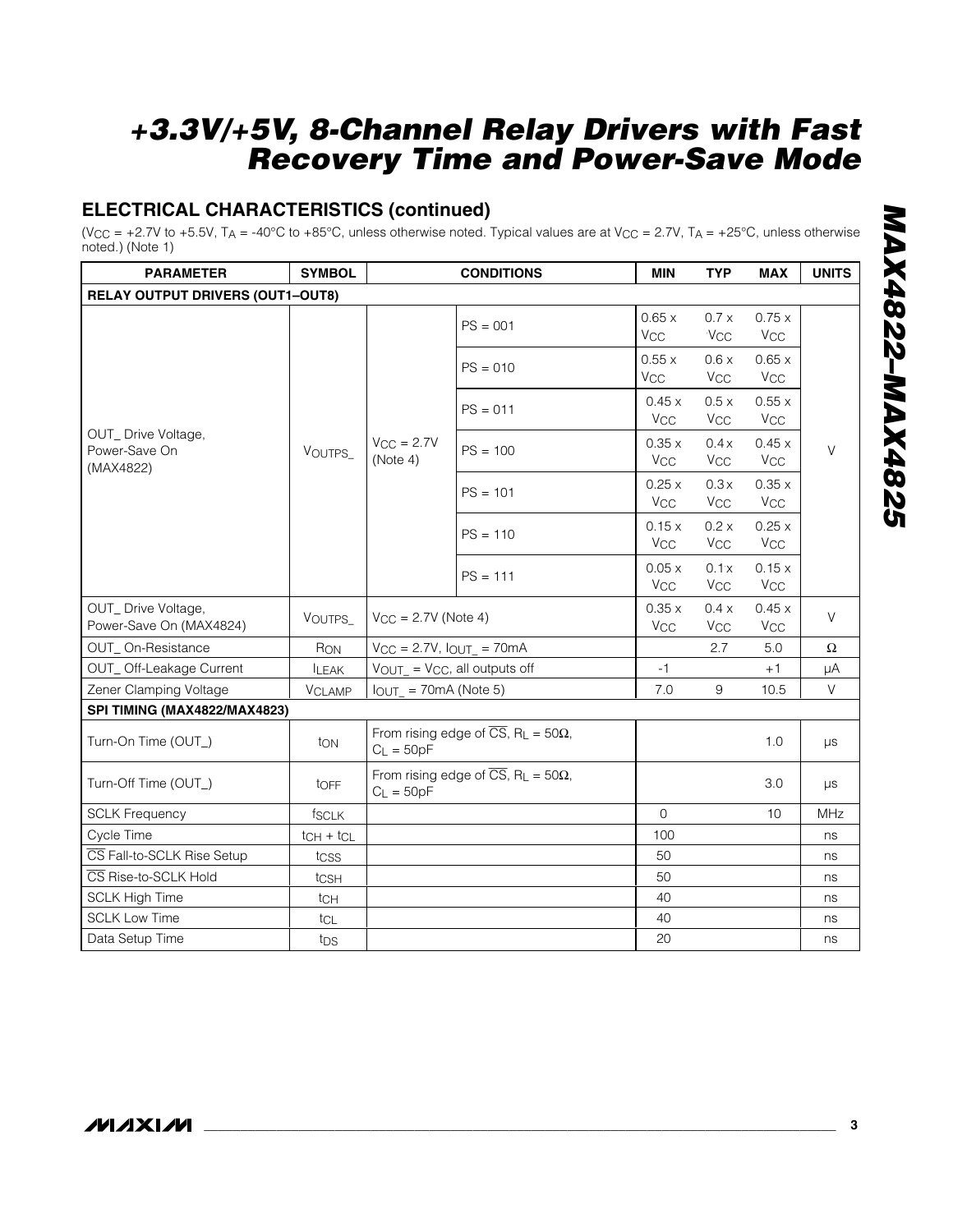## **ELECTRICAL CHARACTERISTICS (continued)**

(V<sub>CC</sub> = +2.7V to +5.5V, T<sub>A</sub> = -40°C to +85°C, unless otherwise noted. Typical values are at V<sub>CC</sub> = 2.7V, T<sub>A</sub> = +25°C, unless otherwise noted.) (Note 1)

| <b>PARAMETER</b>                              | <b>SYMBOL</b>    | <b>CONDITIONS</b>                                                                    | <b>MIN</b> | <b>TYP</b> | <b>MAX</b>     | <b>UNITS</b> |
|-----------------------------------------------|------------------|--------------------------------------------------------------------------------------|------------|------------|----------------|--------------|
| Data Hold Time                                | t <sub>DH</sub>  |                                                                                      | $\Omega$   |            |                | ns           |
| <b>SCLK Fall to DOUT Valid</b>                | tpo              | 50% of SCLK to (VIH, VIL of DIN),<br>$C_L = 50pF$                                    |            | 17         | 28             | ns           |
| Rise Time (DIN, SCLK, CS, SET,<br>RESET)      | tscr             | 20% of V <sub>CC</sub> to 70% of V <sub>CC</sub> , $C_L = 50pF$<br>(Note 6)          |            |            | $\overline{c}$ | μs           |
| Fall Time (DIN, SCLK, CS,<br>RESET, SET)      | tscF             | 20% of V <sub>CC</sub> to 70% of V <sub>CC</sub> , $C_1 = 50pF$<br>(Note 6)          |            |            | 2              | $\mu s$      |
| <b>RESET Minimum Pulse Width</b>              | t <sub>RW</sub>  |                                                                                      | 70         |            |                | ns           |
| <b>SET Minimum Pulse Width</b>                | tsw              |                                                                                      | 70         |            |                | ns           |
| CS Minimum Pulse Width                        | tcsw             |                                                                                      | 40         |            |                | ns           |
| PARALLEL TIMING (MAX4824/MAX4825)             |                  |                                                                                      |            |            |                |              |
| Turn-On Time                                  | ton              | From rising edge of $\overline{CS}$ , R <sub>L</sub> = 50 $\Omega$ ,<br>$C_L = 50pF$ |            |            | 1              | μs           |
| Turn-Off Time                                 | toFF             | From rising edge of $\overline{CS}$ , R <sub>L</sub> = 50 $\Omega$ ,<br>$C_L = 50pF$ |            |            | 3              | $\mu s$      |
| <b>LVL Setup Time</b>                         | tLS              |                                                                                      | 20         |            |                | ns           |
| <b>LVL Hold Time</b>                          | tμH              |                                                                                      | $\Omega$   |            |                | ns           |
| Address to CS Setup Time                      | t <sub>AS</sub>  |                                                                                      | 20         |            |                | ns           |
| Address to CS Hold Time                       | t <sub>AH</sub>  |                                                                                      | $\Omega$   |            |                | ns           |
| Rise Time (A2, A1, A0, LVL)                   | tscr             | 20% of V <sub>CC</sub> to 70% of V <sub>CC</sub> , $C_L = 50pF$<br>(Note 6)          |            |            | $\overline{c}$ | μs           |
| Fall Time (A2, A1, A0, LVL)                   | tscF             | 20% of V <sub>CC</sub> to 70% of V <sub>CC</sub> , $C_L = 50pF$<br>(Note 6)          |            |            | $\overline{c}$ | $\mu s$      |
| <b>RESET Pulse Width</b>                      | t <sub>RW</sub>  |                                                                                      | 70         |            |                | ns           |
| <b>SET Pulse Width</b>                        | tsw              |                                                                                      | 70         |            |                | ns           |
| CS Minimum Pulse Width                        | tcsw             |                                                                                      | 40         |            |                | ns           |
| POWER-SAVE TIMING (MAX4822/MAX4824)           |                  |                                                                                      |            |            |                |              |
| Power-Save Delay Time                         | t <sub>PS</sub>  | Variation from typical value, $C_L = 100nF$<br>(Note 7)                              | 1.6        | 3.2        | 5.4            | ms           |
| Minimum PSAVE Low Time to<br>Power-Save Reset | t <sub>PSR</sub> |                                                                                      |            | 2          | 3.5            | ms           |

**Note 1:** Specifications at -40°C are guaranteed by design and not production tested.

**Note 2:** Thermal shutdown disables power save from all channels to reduce power dissipation inside the device.

**Note 3:** Thermal shutdown turns off all channels.

**Note 4:** The circuit can set the output voltage in power-save mode only if  $I_{\text{OUT}} \times R_{\text{ON}} < V_{\text{OUT}}$  p.

Note 5: After relay turn-off, inductive kickback can momentarily cause the OUT\_voltage to exceed V<sub>CC</sub>. This is considered part of normal operation and does not damage the device.

**Note 6:** Guaranteed by design.

**Note 7:** For other capacitance values, use the equation t<sub>PS</sub> =  $32 \times C$ .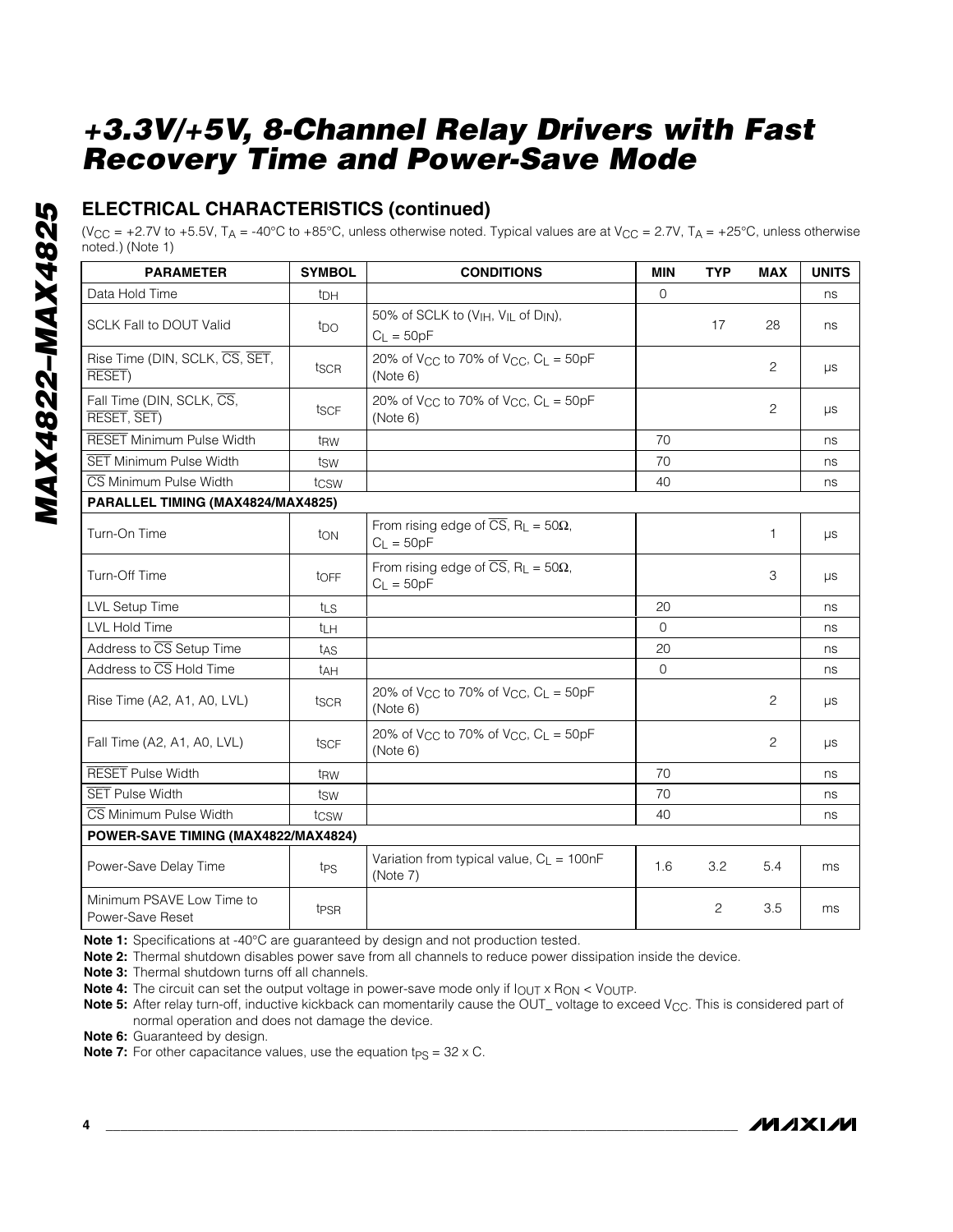## *Typical Operating Characteristics*

( $V_{CC}$  = 3.3V,  $T_A$  = +25°C, unless otherwise noted.)



# **7287XVW-7287XVW** *MAX4822–MAX4825*

MAX4822-25 toc03

MAX4822-25 toc06

/VI*/*IXI*/*VI

MAX4822-25 toc09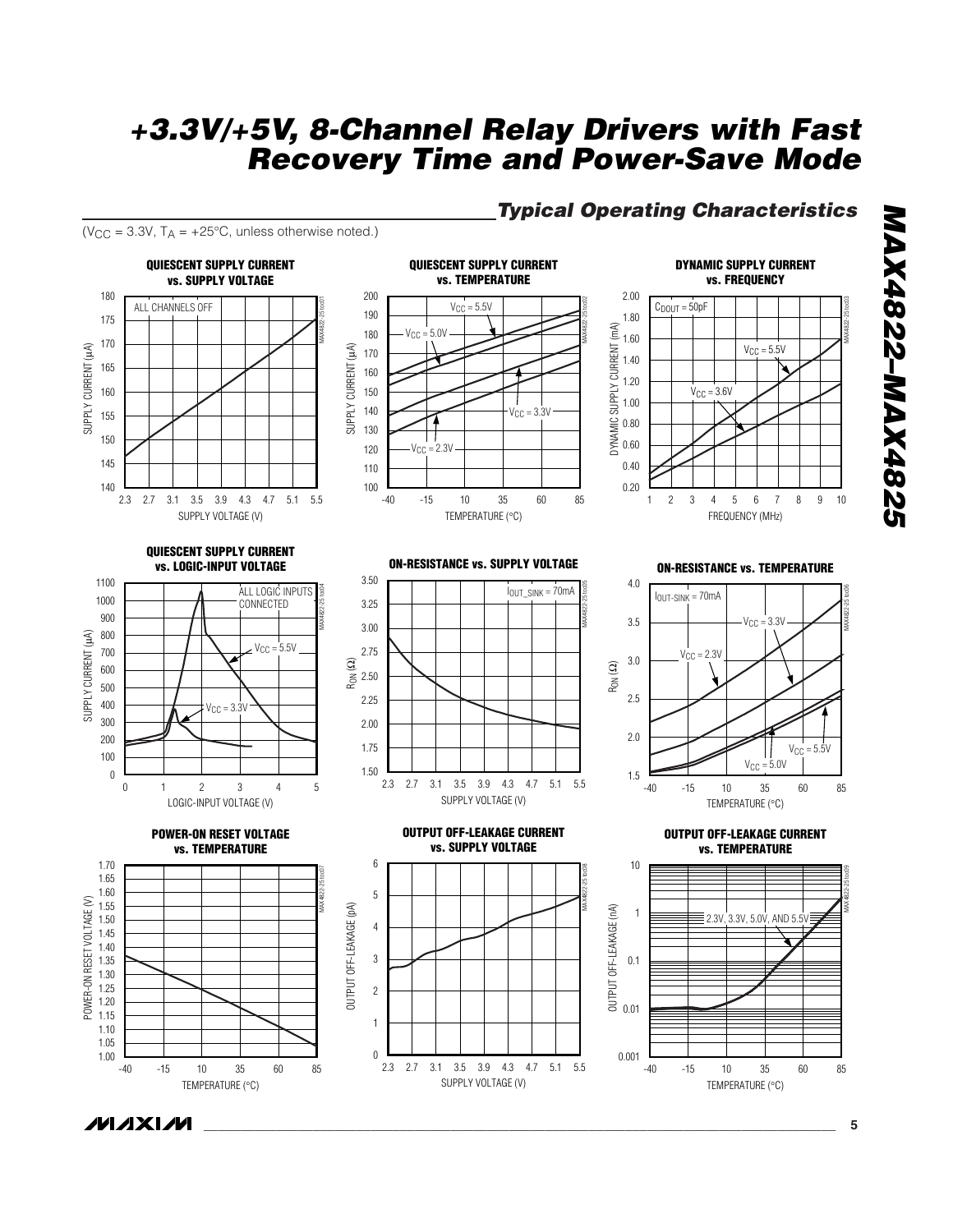

#### *Typical Operating Characteristics (continued)* ( $V_{CC}$  = 3.3V,  $T_A$  = +25°C, unless otherwise noted.) **INPUT-LOGIC THRESHOLD OUT\_ TURN-ON DELAY TIME OUT\_ TURN-OFF DELAY TIME vs. SUPPLY VOLTAGE vs. SUPPLY VOLTAGE vs. SUPPLY VOLTAGE** 2.1 MAX4822-25 toc10 1600 MAX4822-25 toc11 140 2.0 1.9 1400 INPUT-LOGIC THRESHOLD (V) 120 INPUT-LOGIC THRESHOLD (V) 1.8 I<sub>ON</sub> DELAY TIME (ns) IOFF DELAY TIME (ns) ION DELAY TIME (ns) DELAY TIME (ns) 1200 1.7 100 1.6 1000 80 1.5 1.4 造 800 60 1.3 1.2 40 600 1.1 20 400 1.0 2.3 2.7 3.1 3.5 3.9 4.3 4.7 5.1 5.5 2.7 3.1 3.5 3.9 4.3 4.7 2.3 2.7 3.1 3.5 3.9 4.3 4.7 5.1 5.5 2.7 3.1 3.5 3.9 4.3 4.7 5.1 2.3 5.5 SUPPLY VOLTAGE (V) SUPPLY VOLTAGE (V) SUPPLY VOLTAGE (V) **BACK EMF CLAMPING WITH POWER-SAVE DELAY TIME STANDARD 3V RELAY V<sub>CC</sub> = 3.3V vs. CAPACITANCE** MAX4822-25 toc13 40 MAX4822-25 toc14  $V_{CC} = 3.3V$ 35  $\overline{C}$ 5V/div 30  $0V$ 25 tPS (ms) 20 VOUT 15 2V/div 10 0V 5 0 100µs/div 200 400 600 800 0 200 400 600 800 1000 CAPACITANCE (nF) **OUTPUT VOLTAGE vs. OUTPUT CURRENT POWER-SAVE DELAY TIME**





**IN POWER-SAVE MODE**



**MAXIM** 

MAX4822-25 toc12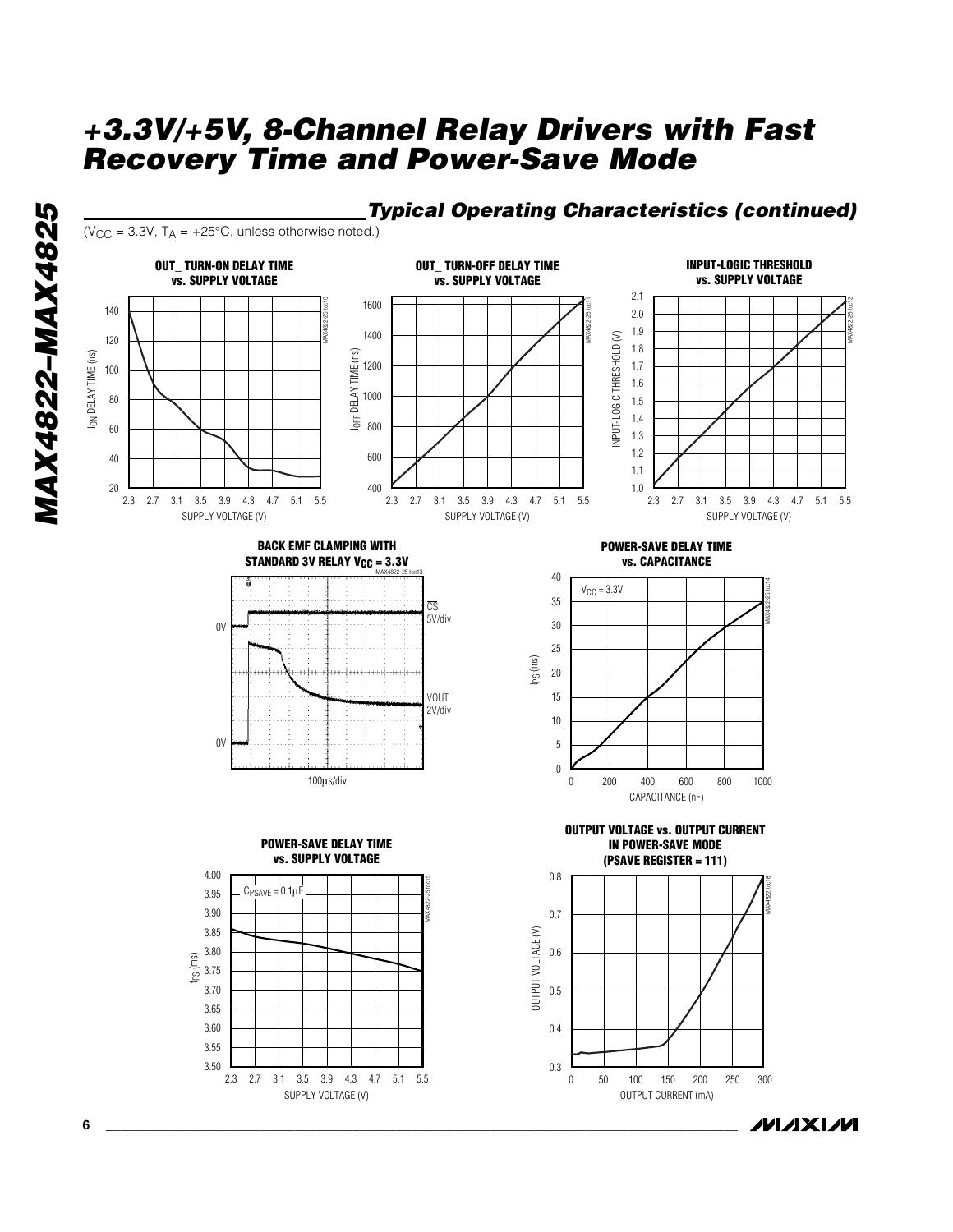## *MAX4822/MAX4823 Pin Description*

| <b>PIN</b>     |                |                        |                                                                                                                                                                                                                                                                                                                                                                                                                                                                                                                                      |  |  |
|----------------|----------------|------------------------|--------------------------------------------------------------------------------------------------------------------------------------------------------------------------------------------------------------------------------------------------------------------------------------------------------------------------------------------------------------------------------------------------------------------------------------------------------------------------------------------------------------------------------------|--|--|
| <b>MAX4822</b> | <b>MAX4823</b> | <b>NAME</b>            | <b>FUNCTION</b>                                                                                                                                                                                                                                                                                                                                                                                                                                                                                                                      |  |  |
| 1              | 1              | <b>RESET</b>           | Reset Input. Drive RESET low to clear all latches and registers (all outputs are high<br>impedance). RESET overrides all other inputs. If RESET and SET are pulled low at the<br>same time, then RESET takes precedence.                                                                                                                                                                                                                                                                                                             |  |  |
| $\overline{c}$ | 2              | $\overline{\text{CS}}$ | Chip-Select Input. Drive CS low to select the device. When CS is low, data at DIN is<br>clocked into the shift register on SCLK's rising edge. Drive CS from low to high to latch<br>the data to the registers and activate the relay outputs.                                                                                                                                                                                                                                                                                       |  |  |
| 3              | 3              | <b>DIN</b>             | Serial Data Input                                                                                                                                                                                                                                                                                                                                                                                                                                                                                                                    |  |  |
| $\overline{4}$ | $\overline{4}$ | <b>SCLK</b>            | Serial Clock Input                                                                                                                                                                                                                                                                                                                                                                                                                                                                                                                   |  |  |
| 5              | 5              | <b>DOUT</b>            | Serial Data Output. DOUT is the output of the shift register. DOUT can be used to daisy-<br>chain multiple MAX4822/MAX4823 devices. The data at DOUT appears synchronous to<br>SCLK's falling edge.                                                                                                                                                                                                                                                                                                                                  |  |  |
| 6              | 6, 13          | N.C.                   | No Connection. Not internally connected.                                                                                                                                                                                                                                                                                                                                                                                                                                                                                             |  |  |
| $\overline{7}$ | $\overline{7}$ | <b>GND</b>             | Ground                                                                                                                                                                                                                                                                                                                                                                                                                                                                                                                               |  |  |
| 8              | 8              | OUT <sub>8</sub>       | Open-Drain Output 8. Connect OUT8 to the low side of a relay coil. This output is pulled<br>to PGND when activated, but otherwise is high impedance.                                                                                                                                                                                                                                                                                                                                                                                 |  |  |
| 9              | 9              | OUT7                   | Open-Drain Output 7. Connect OUT7 to the low side of a relay coil. This output is pulled<br>to PGND when activated, but otherwise is high impedance.                                                                                                                                                                                                                                                                                                                                                                                 |  |  |
| 10, 16         | 10, 16         | <b>PGND</b>            | Power Ground. PGND is a return for the output sinks. Connect PGND pins together and<br>to GND.                                                                                                                                                                                                                                                                                                                                                                                                                                       |  |  |
| 11             | 11             | OUT6                   | Open-Drain Output 6. Connect OUT6 to the low side of a relay coil. This output is pulled<br>to PGND when activated, but otherwise is high impedance.                                                                                                                                                                                                                                                                                                                                                                                 |  |  |
| 12             | 12             | OUT <sub>5</sub>       | Open-Drain Output 5. Connect OUT5 to the low side of a relay coil. This output is pulled<br>to PGND when activated, but otherwise is high impedance.                                                                                                                                                                                                                                                                                                                                                                                 |  |  |
| 13             |                | <b>PSAVE</b>           | Power-Save Control. Connect a timing capacitor from PSAVE to ground. The capacitor<br>value determines power-save timing as explained under the Applications Information<br>section. PSAVE can also be driven externally to control power-save mode<br>asynchronously. When asserted high, PSAVE reduces the current to all active outputs as<br>determined by the Power-Save Configuration Register (see Figure 1). To disable power-<br>save mode in all channels, drive PSAVE low for at least 3ms after the last output setting. |  |  |
| 14             | 14             | OUT4                   | Open-Drain Output 4. Connect OUT4 to the low side of a relay coil. This output is pulled<br>to PGND when activated, but otherwise is high impedance.                                                                                                                                                                                                                                                                                                                                                                                 |  |  |
| 15             | 15             | OUT <sub>3</sub>       | Open-Drain Output 3. Connect OUT3 to the low side of a relay coil. This output is pulled<br>to PGND when activated, but otherwise is high impedance.                                                                                                                                                                                                                                                                                                                                                                                 |  |  |
| 17             | 17             | OUT <sub>2</sub>       | Open-Drain Output 2. Connect OUT2 to the low side of a relay coil. This output is pulled<br>to PGND when activated, but otherwise is high impedance.                                                                                                                                                                                                                                                                                                                                                                                 |  |  |
| 18             | 18             | OUT <sub>1</sub>       | Open-Drain Output 1. Connect OUT1 to the low side of a relay coil. This output is pulled<br>to PGND when activated, but otherwise is high impedance.                                                                                                                                                                                                                                                                                                                                                                                 |  |  |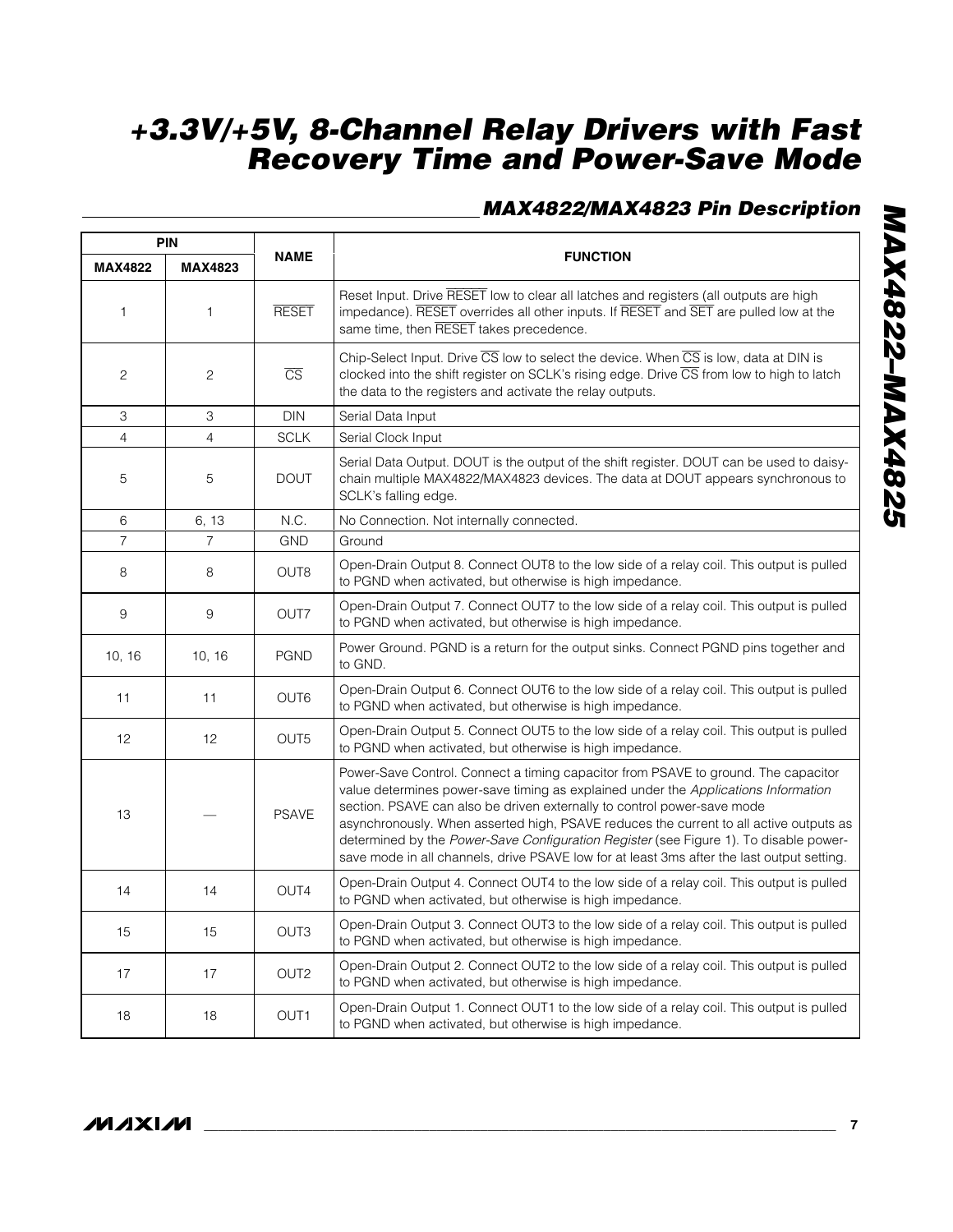|                | <b>PIN</b>     |                 |                                                                                                                                                                                                       |
|----------------|----------------|-----------------|-------------------------------------------------------------------------------------------------------------------------------------------------------------------------------------------------------|
| <b>MAX4822</b> | <b>MAX4823</b> | <b>NAME</b>     | <b>FUNCTION</b>                                                                                                                                                                                       |
| 19             | 19             | V <sub>CC</sub> | Input Supply Voltage. Bypass $V_{CC}$ to GND with a 0.1 $\mu$ F capacitor.                                                                                                                            |
| 20             | 20             | <b>SET</b>      | Set Input. Drive SET low to set all latches and registers high (all outputs are low<br>impedance). SET overrides all parallel and serial control inputs. RESET overrides SET<br>under all conditions. |
| FP             | EР             | EP              | Exposed Pad. Connect exposed paddle to GND.                                                                                                                                                           |

## *MAX4824/MAX4825 Pin Description*

| <b>PIN</b>     |                |                        |                                                                                                                                                                                                                          |  |  |
|----------------|----------------|------------------------|--------------------------------------------------------------------------------------------------------------------------------------------------------------------------------------------------------------------------|--|--|
| <b>MAX4824</b> | <b>MAX4825</b> | <b>NAME</b>            | <b>FUNCTION</b>                                                                                                                                                                                                          |  |  |
|                |                | <b>RESET</b>           | Reset Input. Drive RESET low to clear all latches and registers (all outputs are high<br>impedance). RESET overrides all other inputs. If RESET and SET are pulled low at the<br>same time, then RESET takes precedence. |  |  |
| 2              | 2              | $\overline{\text{CS}}$ | Chip-Select Input. Drive $\overline{CS}$ low to select the device. The $\overline{CS}$ falling edge latches the<br>output address (A0, A1, A2). The CS rising edge latches level data (LVL).                             |  |  |
| 3              | 3              | <b>LVL</b>             | Level Input. LVL determines whether the selected address is switched on or off. Logic-<br>high on LVL switches on the addressed output. A logic-low on LVL switches off the<br>addressed output.                         |  |  |
| 4              | 4              | A <sub>0</sub>         | Digital Address 0 Input. (See Figure 3 for address mapping.)                                                                                                                                                             |  |  |
| 5              | 5              | A1                     | Digital Address 1 Input. (See Figure 3 for address mapping.)                                                                                                                                                             |  |  |
| 6              | 6              | A2                     | Digital Address 2 Input. (See Figure 3 for address mapping.)                                                                                                                                                             |  |  |
| $\overline{7}$ | $\overline{7}$ | <b>GND</b>             | Ground                                                                                                                                                                                                                   |  |  |
| 8              | 8              | OUT <sub>8</sub>       | Open-Drain Output 8. Connect OUT8 to the low side of a relay coil. This output is pulled<br>to PGND when activated, but otherwise is high impedance.                                                                     |  |  |
| 9              | 9              | OUT7                   | Open-Drain Output 7. Connect OUT7 to the low side of a relay coil. This output is pulled<br>to PGND when activated, but otherwise is high impedance.                                                                     |  |  |
| 10, 16         | 10, 16         | <b>PGND</b>            | Power Ground. PGND is a return for the output sinks. Connect PGND pins together and<br>to GND.                                                                                                                           |  |  |
| 11             | 11             | OUT <sub>6</sub>       | Open-Drain Output 6. Connect OUT6 to the low side of a relay coil. This output is pulled<br>to PGND when activated, but otherwise is high impedance.                                                                     |  |  |
| 12             | 12             | OUT <sub>5</sub>       | Open-Drain Output 5. Connect OUT5 to the low side of a relay coil. This output is pulled<br>to PGND when activated, but otherwise is high impedance.                                                                     |  |  |

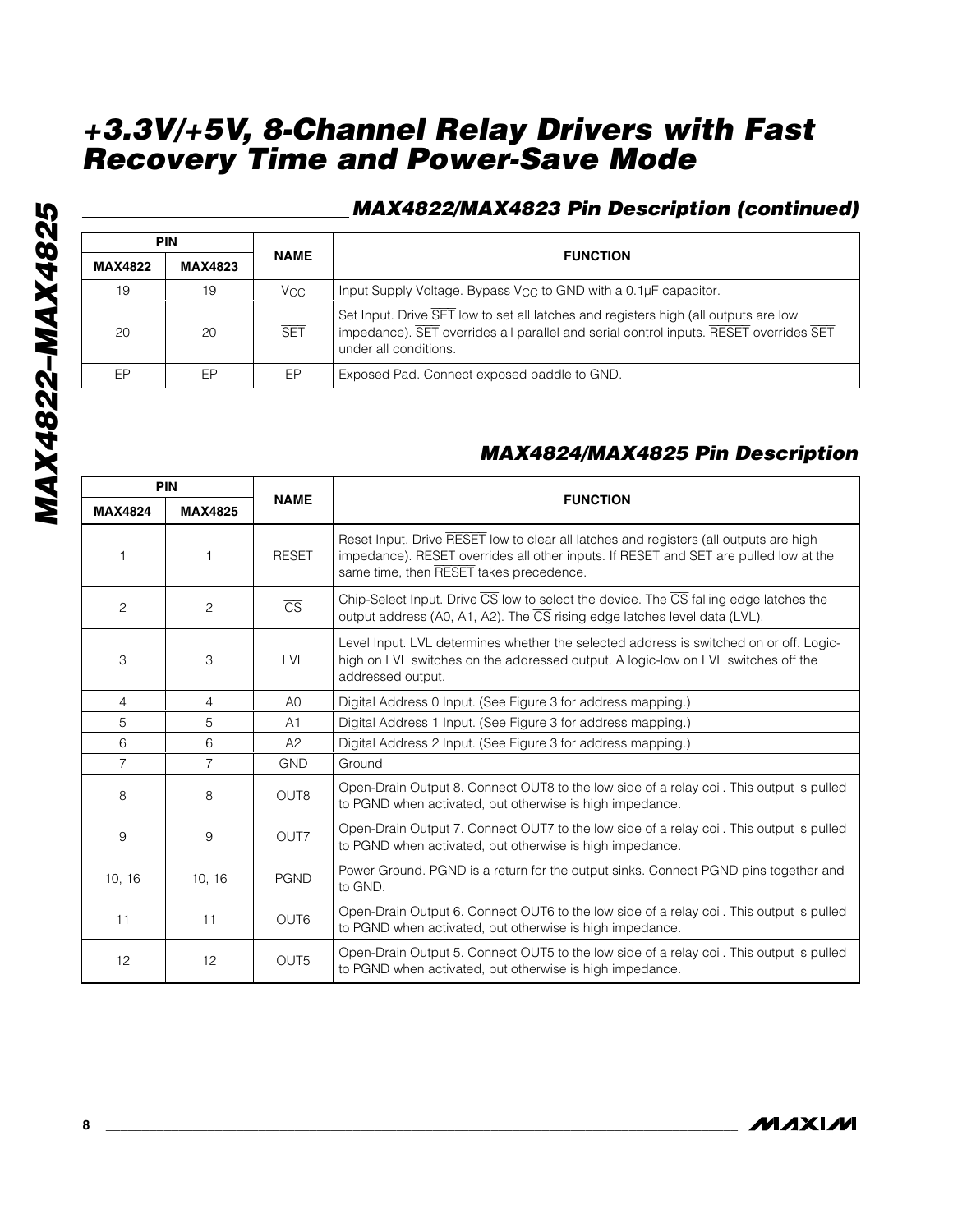## *MAX4824/MAX4825 Pin Description (continued)*

| <b>PIN</b>     |                |                       |                                                                                                                                                                                                                                                                                                                                                                                                                                                                                                         |  |  |
|----------------|----------------|-----------------------|---------------------------------------------------------------------------------------------------------------------------------------------------------------------------------------------------------------------------------------------------------------------------------------------------------------------------------------------------------------------------------------------------------------------------------------------------------------------------------------------------------|--|--|
| <b>MAX4824</b> | <b>MAX4825</b> | <b>NAME</b>           | <b>FUNCTION</b>                                                                                                                                                                                                                                                                                                                                                                                                                                                                                         |  |  |
| 13             |                | <b>PSAVE</b>          | Power-Save Control. Connect a timing capacitor from PSAVE to ground. The capacitor<br>value determines power-save timing as explained under the Applications Information<br>section. PSAVE can also be driven externally to control power-save mode<br>asynchronously. When PSAVE is asserted high, the current through the coils is reduced<br>to 60% of the initial nominal current value. To disable power-save mode in all channels,<br>drive PSAVE low for at least 3ms after last output setting. |  |  |
| 14             | 14             | OUT <sub>4</sub>      | Open-Drain Output 4. Connect OUT4 to the low side of a relay coil. This output is pulled<br>to PGND when activated, but otherwise is high impedance.                                                                                                                                                                                                                                                                                                                                                    |  |  |
| 15             | 15             | OUT <sub>3</sub>      | Open-Drain Output 3. Connect OUT3 to the low side of a relay coil. This output is pulled<br>to PGND when activated, but otherwise is high impedance.                                                                                                                                                                                                                                                                                                                                                    |  |  |
| 17             | 17             | OUT <sub>2</sub>      | Open-Drain Output 2. Connect OUT2 to the low side of a relay coil. This output is pulled<br>to PGND when activated, but otherwise is high impedance.                                                                                                                                                                                                                                                                                                                                                    |  |  |
| 18             | 18             | OUT <sub>1</sub>      | Open-Drain Output 1. Connect OUT1 to the low side of a relay coil. This output is pulled<br>to PGND when activated, but otherwise is high impedance.                                                                                                                                                                                                                                                                                                                                                    |  |  |
| 19             | 19             | <b>V<sub>CC</sub></b> | Input Supply Voltage. Bypass V <sub>CC</sub> to GND with a 0.1µF capacitor.                                                                                                                                                                                                                                                                                                                                                                                                                             |  |  |
| 20             | 20             | <b>SET</b>            | Set Input. Drive SET low to set all latches and registers high (all outputs are low<br>impedance). SET overrides all parallel and serial control inputs. RESET overrides SET<br>under all conditions.                                                                                                                                                                                                                                                                                                   |  |  |
|                | 13             | N.C.                  | No Connection. Not internally connected.                                                                                                                                                                                                                                                                                                                                                                                                                                                                |  |  |
| EP             | EP             | EP                    | Exposed Pad. Connect exposed paddle to ground.                                                                                                                                                                                                                                                                                                                                                                                                                                                          |  |  |

## *Detailed Description*

#### *Serial Interface (MAX4822/MAX4823)*

Depending on the MAX4822/MAX4823 device, the serial interface can be controlled by either 8- or 16-bit words as depicted in Figures 1 and 2. The MAX4823 does not support power-save mode, so the serial interface consists of an 8-bit-only shift register for faster control.

The MAX4822 consists of a 16-bit shift register and parallel latch controlled by SCLK and CS. The input to the shift register is a 16-bit word. In the MAX4822, the first 8 bits determine the register address and are followed

by 8 bits of data as depicted in Figure 1. Bit A7 corresponds to the MSB of the 8-bit register address in Figure 1, while bit D7 corresponds to the MSB of the 8 bits of data in the same Figure 1.

The MAX4823 consists of an 8-bit shift register and parallel latch controlled by SCLK and  $\overline{CS}$ . The input to the shift register is an 8-bit word. Each data bit controls one of the eight outputs, with the most significant bit (D7) corresponding to OUT8, and the least significant bit (D0) corresponding to OUT1 (see Figure 2).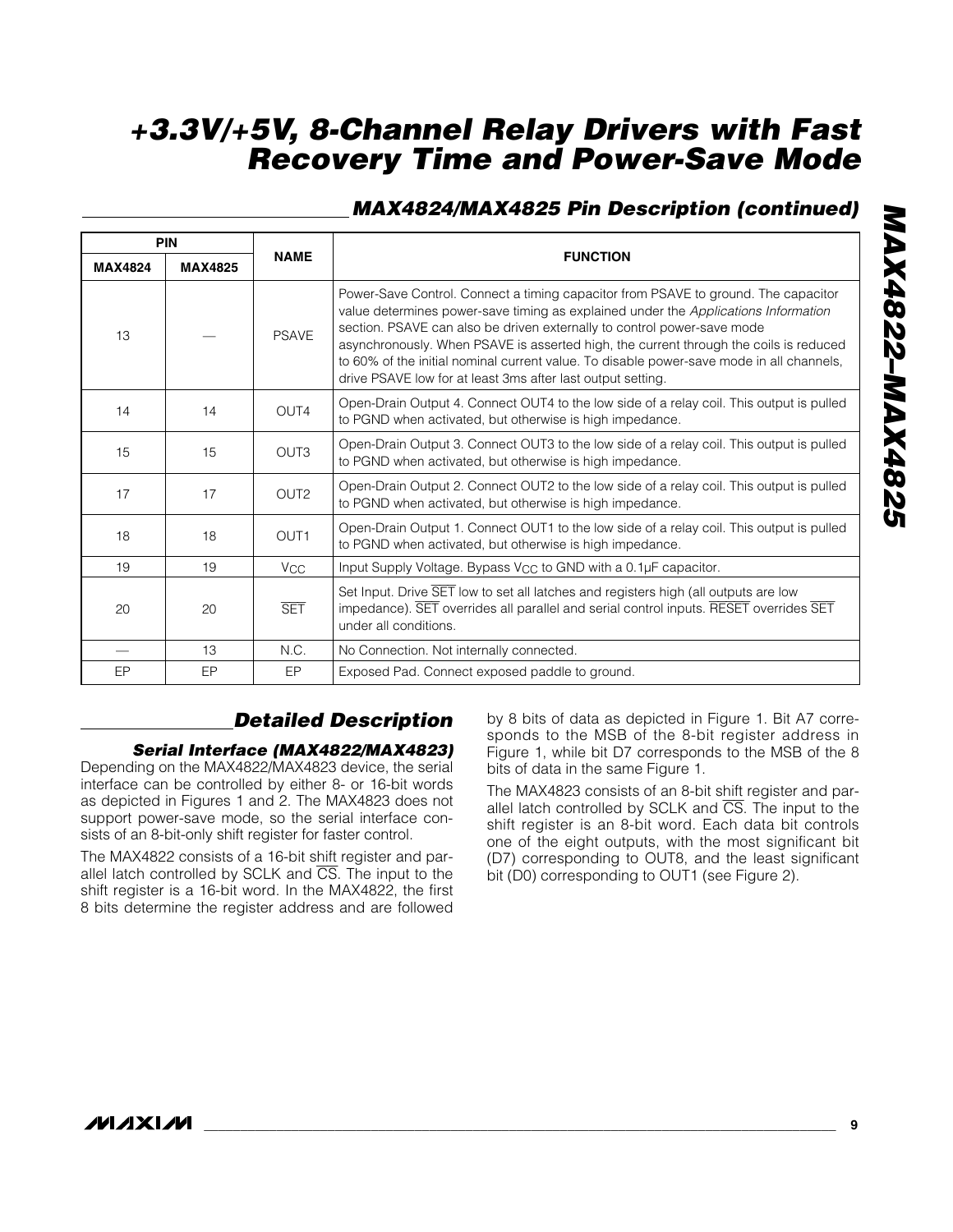| <b>ADDRESS [A7A0]</b> | <b>ACTIVE REGISTER</b>                  |  |  |  |
|-----------------------|-----------------------------------------|--|--|--|
| 00h                   | Output Control Register-OUTR            |  |  |  |
| 01 h                  | Power-Save Configuration<br>Register-PS |  |  |  |

**Serial-Input Address Map**

| D <sub>7</sub>   | $D_6$            | D5               | D <sub>4</sub>   | D <sub>3</sub>   | D <sub>2</sub>   | D۱               | D <sub>0</sub> |
|------------------|------------------|------------------|------------------|------------------|------------------|------------------|----------------|
| OUT <sub>8</sub> | OUT <sub>7</sub> | OUT <sub>6</sub> | OUT <sub>5</sub> | OUT <sub>4</sub> | OUT <sub>3</sub> | OUT <sub>2</sub> | <b>OUT</b>     |
| <b>MSB</b>       |                  |                  |                  |                  |                  |                  | <b>LSB</b>     |

#### **Output Control Register—OUTR (Address = 00h)**

**Note:** Setting D<sub>N</sub> to logic 1 turns on output OUT<sub>N+1</sub>. Setting D<sub>N</sub> to logic 0, turns off OUT<sub>N+1</sub>. Example: Setting D<sub>2</sub> = 1 turns on OUT<sub>3</sub>.

| ъ.         | D <sub>6</sub> | D <sub>5</sub> | D <sub>4</sub> | יש | - 10            | D۰              | D <sub>0</sub>  |
|------------|----------------|----------------|----------------|----|-----------------|-----------------|-----------------|
|            |                |                |                |    | PS <sub>0</sub> | PS <sub>1</sub> | PS <sub>2</sub> |
| <b>MSB</b> |                |                |                |    |                 |                 | LSB             |
|            |                |                |                |    |                 |                 |                 |

#### **Power-Save Configuration Register—PS (Address= 01h)**

| PS <sub>0</sub> | PS <sub>1</sub>                         | PS <sub>2</sub> | <b>POWER-SAVE CONFIGURATION</b>                                                                                                                                                                   |
|-----------------|-----------------------------------------|-----------------|---------------------------------------------------------------------------------------------------------------------------------------------------------------------------------------------------|
| $\Omega$        | $\Omega$                                | $\Omega$        | Power-save is disabled (Default Operation)                                                                                                                                                        |
| $\Omega$        | $\Omega$                                |                 | Power-save is enabled. $V_{\text{OUT}}$ set to 70% of $V_{\text{CC}}$ , typical after tps ms (see Note 1), causes<br>$IOUT$ to be reduced to approximately 30%, typical after tps ms.             |
| U               |                                         | $\Omega$        | Power-save is enabled. $V_{\text{OUT}}$ set to 60% of $V_{\text{CC}}$ , typical after tps ms (see Note 1), causes<br>$IOUT$ to be reduced to approximately 40%, typical after tps ms.             |
| $\Omega$        |                                         |                 | Power-save is enabled. V <sub>OUT</sub> set to 50% of V <sub>CC</sub> , typical after t <sub>PS</sub> ms (see Note 1), causes<br>$IOUT$ to be reduced to approximately 50%, typical after tps ms. |
|                 | $\Omega$                                | $\Omega$        | Power-save is enabled. $V_{\text{OUT}}$ set to 40% of $V_{\text{CC}}$ , typical after tpg ms (see Note 1), causes<br>$I_{\text{OUT}}$ to be reduced to approximately 60%, typical after tps ms.   |
|                 | $\Omega$                                |                 | Power-save is enabled. V <sub>OUT</sub> set to 30% of V <sub>CC</sub> , typical after tps ms (see Note 1), causes<br>$IOUT$ to be reduced to approximately 70%, typical after tps ms.             |
|                 |                                         | $\Omega$        | Power-save is enabled. VOUT set to 20% of VCC, typical after tps ms (see Note 1), causes<br>$IOUT$ to be reduced to approximately 80%, typical after tps ms.                                      |
|                 |                                         |                 | Power-save is enabled. $V_{\text{OUT}}$ set to 10% of $V_{\text{CC}}$ , typical after tps ms (see Note 1), causes<br>$IOUT$ to be reduced to approximately 90%, typical after tps ms.             |
|                 | <b>Power-Save Configuration Options</b> |                 |                                                                                                                                                                                                   |

#### **Note 1:** The time period tps is determined by the capacitor connected to PSAVE.

*Figure 1. 16-Bit Register Map for MAX4822*

When CS is low (MAX4822/MAX4823 device is selected), data at DIN is clocked into the shift register synchronously with SCLK's rising edge. Driving CS from low to high latches the data in the shift register (Figures 5 and 6).

DOUT is the output of the shift register. Data appears on DOUT synchronously with SCLK's falling edge and is identical to the data at DIN delayed by eight clock cycles for the MAX4823, or 16 clock cycles for the MAX4822. When shifting the input data, A7 is the first input bit in and out of the shift register for the MAX4822 device. D7 is the first bit in or out of the shift register for

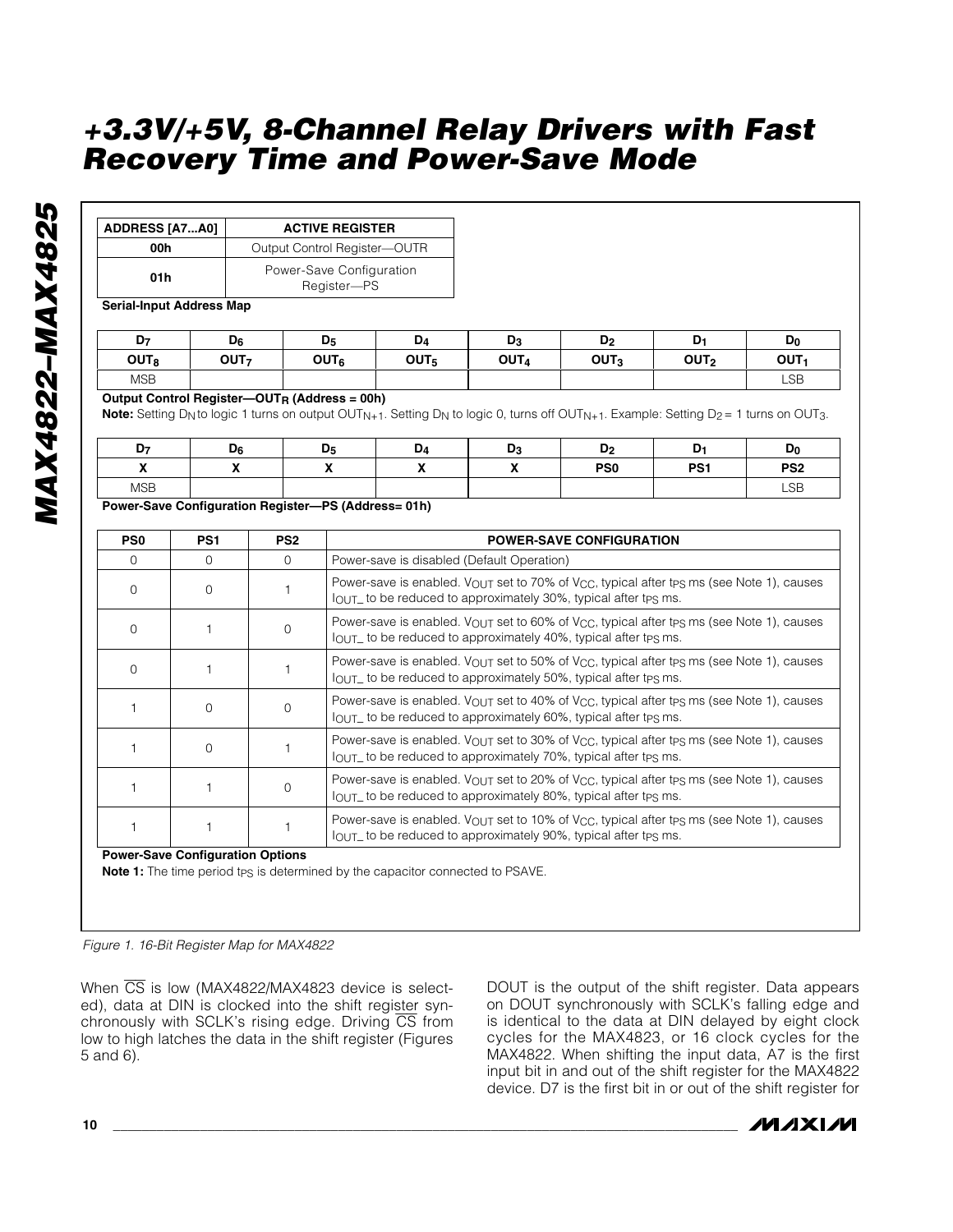| MSB |    |  |                                                                                                                                 |    | <b>LSB</b> |
|-----|----|--|---------------------------------------------------------------------------------------------------------------------------------|----|------------|
|     | )ନ |  | Dз                                                                                                                              | Dο |            |
|     |    |  | $\vert$ OUT $_8 \vert$ OUT $_7 \vert$ OUT $_6 \vert$ OUT $_5 \vert$ OUT $_4 \vert$ OUT $_3 \vert$ OUT $_2 \vert$ OUT $_1 \vert$ |    |            |

**Note:** Setting D<sub>N</sub> to logic 1 turns on output OUT<sub>N+1</sub>. Setting  $D_N$  to logic 0 turns off output OUT $_{N+1}$ . Example: Setting the  $D_2 = 1$  turns OUT<sub>3</sub> on.

*Figure 2. 8-Bit Register Map for MAX4823*

| A2   | Α1   | A <sub>0</sub> | <b>OUTPUT</b>    |
|------|------|----------------|------------------|
| Low  | Low  | Low            | OUT <sub>1</sub> |
| Low  | Low  | High           | OUT <sub>2</sub> |
| Low  | High | Low            | OUT <sub>3</sub> |
| Low  | High | High           | OUT4             |
| High | Low  | Low            | OUT <sub>5</sub> |
| High | Low  | High           | OUT6             |
| High | High | Low            | OUT7             |
| High | High | High           | OUT <sub>8</sub> |

*Figure 3. Register Address Map for MAX4824/MAX4825*



*Figure 4. 3-Wire Serial-Interface Timing Diagram*

the MAX4823 device. If the address A0…….A7 is not 00h or 01h, then the outputs and the PSAVE configuration register are not updated. The address is stored in the shift register only.

While  $\overline{CS}$  is low, the OUT outputs always remain in their previous state. For the MAX4823, drive CS high after 8 bits of data have been shifted in to update the output state of the MAX4823, and to further inhibit data from entering the shift register. For the MAX4822, drive  $\overline{CS}$  high after 16 bits of data have been shifted in to update the output state of the MAX4822, and to further inhibit data from entering the shift register. When  $\overline{CS}$  is high, transitions at DIN and SCLK have no effect on the output, and the first input bit A7 (or D7) is present at DOUT.

For the MAX4822, if the number of data bits entered while  $\overline{CS}$  is low is greater or less than 16, the shift register contains only the last 16 bits, regardless of when they were entered. For the MAX4823, if the number of data bits entered while  $\overline{CS}$  is low is greater or less than 8, the shift register contains only the last 8 data bits, regardless of when they were entered.

#### *Parallel Interface (MAX4824/MAX4825)*

The parallel interface consists of 3 address bits (A0, A1, A2) and one level selector bit (LVL). The address bits determine which output is updated, and the level bit determines whether the addressed output is switched on (LVL = high) or off (LVL = low). When  $\overline{CS}$  is high, the address and level bits have no effect on the state of the outputs. Driving  $\overline{\text{CS}}$  from low to high latches

**MAXM** 

*MAX4822–MAX4825*

**7287XVW-7287XVM**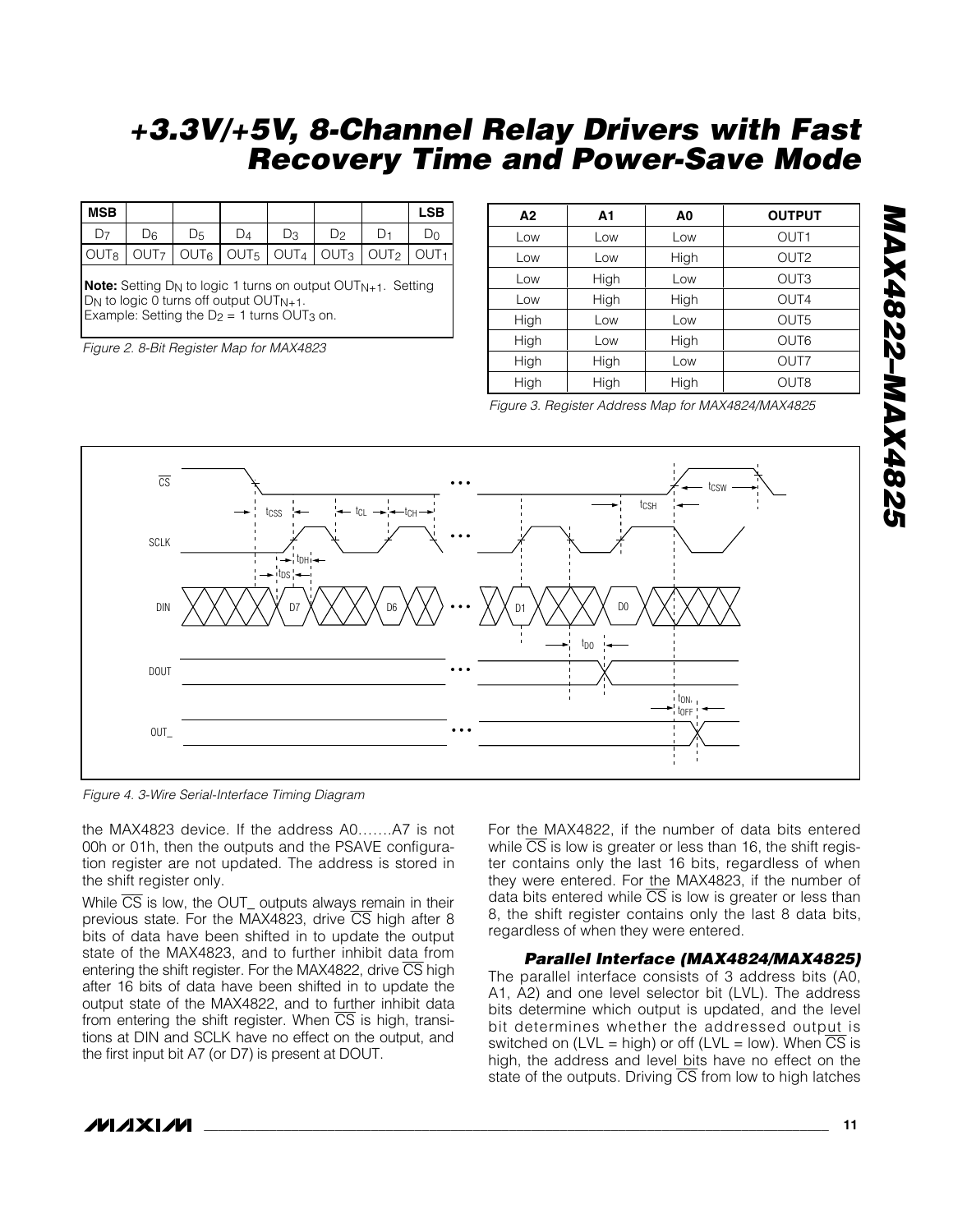

*Figure 5. 3-Wire Serial-Interface Operation for MAX4822*

level data to the parallel register and updates the state of the outputs. Address data entered after  $\overline{CS}$  is pulled low is not reflected in the state of the outputs following the next low-to-high transition on  $\overline{CS}$  (Figure 7).

#### SET/RESET *Functions*

The MAX4822–MAX4825 feature set and reset inputs that allow simultaneous turn-on or turn-off of all outputs using a single control line. Drive SET low to set all latches and registers to 1 and turn all outputs on. SET overrides all serial/parallel control inputs. Drive RESET low to clear all latches and registers and to turn all outputs off. RESET overrides all other inputs including SET.

#### *Power-On Reset*

The MAX4822–MAX4825 feature power-on reset. The power-on reset function causes all latches to be cleared automatically upon power-up. This ensures that all outputs come up in the off or high-impedance state.

## *Applications Information*

#### *Daisy Chaining*

The MAX4822/MAX4823 feature a digital output (DOUT) that provides a simple way to daisy chain multiple devices. This feature allows driving large banks of relays using only a single serial interface. To daisy chain multiple devices, connect all  $\overline{CS}$  inputs together, and connect the DOUT of one device to the DIN of another device (see Figure 8). During operation, a stream of serial data is shifted through the MAX4822/  $MAX4823$  devices in series. When  $\overline{CS}$  goes high, all outputs update simultaneously.

The MAX4822/MAX4823 can also be used in a slave configuration that allows individual addressing of devices. Connect all the DIN inputs together, and use

the  $\overline{CS}$  input to address one device at a time. Drive  $\overline{CS}$ low to select a slave and input the data into the shift register. Drive  $\overline{CS}$  high to latch the data and turn on the appropriate outputs. Typically, in this configuration only one slave is addressed at a time.

#### *Power-Save Mode*

The MAX4822/MAX4824 feature a unique power-save mode where the relay current, after activation, can be reduced to a level just above the relay hold-current threshold. This mode keeps the relay activated while significantly reducing the power consumption.

In serial mode (MAX4822), choose between seven current levels ranging from 30% to 90% of the nominal current in 10% increments. The actual percentage is determined by the power-save configuration register (Figure 1).

In parallel mode (MAX4824), the power-save current is fixed at 60% of the nominal current.

#### *Power-Save Timer*

Every time there is a write operation to the device (CS transitions from low to high), the MAX4822/MAX4824 start charging the capacitor connected to PSAVE. The serial power-save implementation is such that a write operation does not change the state of channels already in power-save mode (unless the write turns the channel OFF).

After a certain time period, tps (determined by the capacitor value), the capacitor reaches a voltage threshold that sets all active outputs to power-save mode. The tps period should be made long enough to allow the relay to turn on completely. The time period tps can be adjusted by using different capacitor values

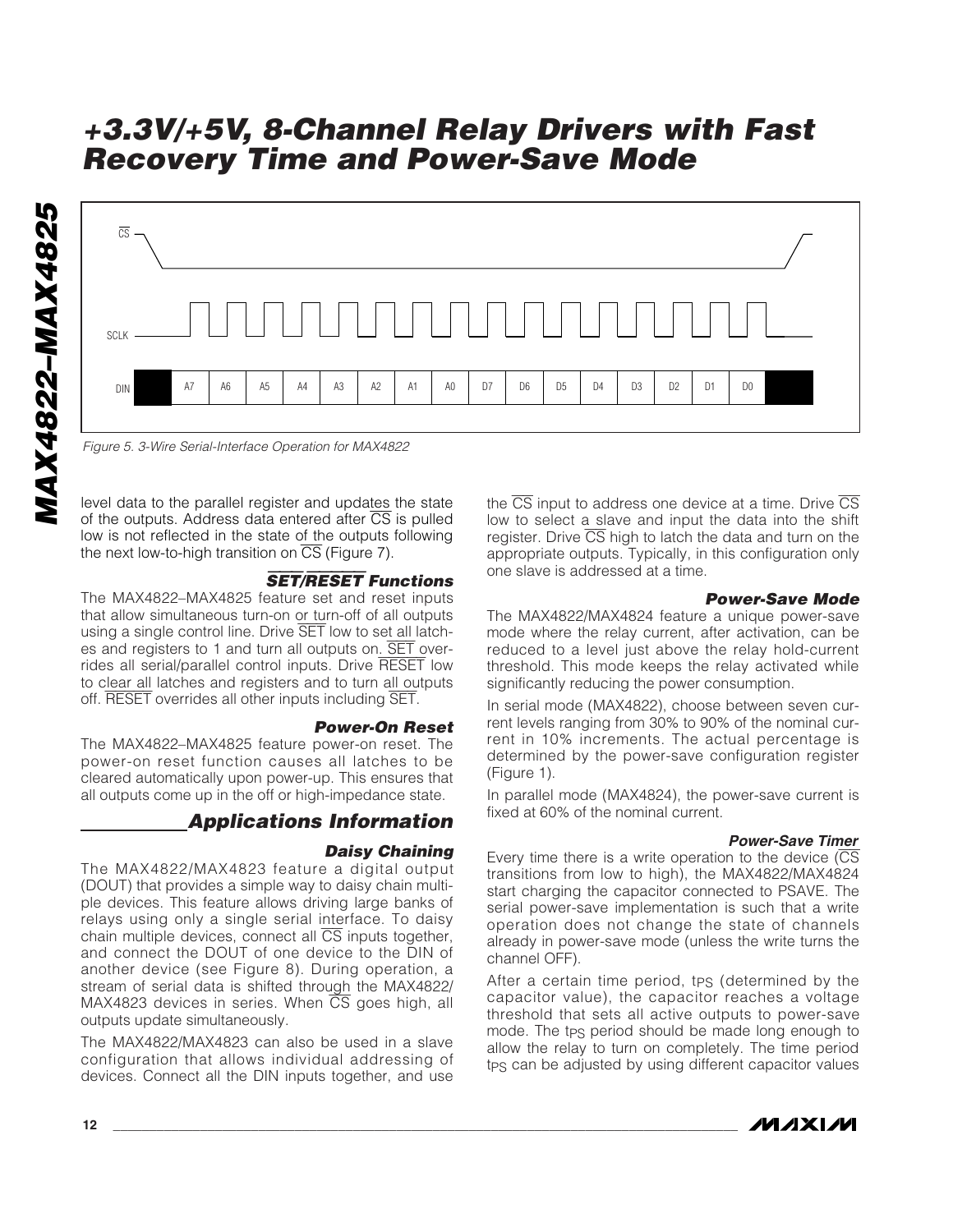connected to PSAVE. The value tps is given by the following formula:

$$
tPS = 32 \times C
$$

where  $C$  is in  $\mu$ F and tps is in ms.

For example, if the desired tps is 20ms, then the required capacitor value is 20 / 32 = 0.625µF.

#### *Power-Save Mode Accuracy*

The current through the relay is controlled by setting the voltage at OUT\_ to a percentage of the V<sub>CC</sub> supply as specified under the *Electrical Characteristics* and in the register description. The current through the relay (IOUT) depends on the switch on-resistance, RON, in addition to the relay resistance R<sub>R</sub> according to the following relation:

$$
I_{OUT} = V_{CC} / (R_{ON} + R_{R})
$$

The power-save, current-setting Ips depends on the fraction  $\alpha$  of the supply voltage V<sub>CC</sub> that is set by the loop depending on the following relation:

$$
I_{PS} = V_{CC} - (\alpha \times V_{CC}) / R_R
$$

Therefore:

$$
IPS / IOUT = (1 - \alpha) \times (1 + RON / RR)
$$

This relation shows how the fraction of reduction in the current depends on the switch on-resistance, as well as from the accuracy of the voltage setting (α). The higher the RON with respect to RR, the higher the inaccuracy. This is particularly true at low voltage when the relay resistance is low (less than 40Ω) and the switch can account for up to 10% of the total resistance. In addition, when the supply-voltage setting  $(\alpha)$  is low (10% or  $20\%$ ) and the supply voltage (V<sub>CC</sub>) is low, the voltage drop across the switch  $(1_{\text{OUT}} \times \text{RON})$  may already exceed, or may be very close to, the desired voltagesetting value.

#### *Daisy Chaining and Power-Save Mode*

In a normal configuration using the power-save feature, several MAX4822s can be daisy chained as shown in Figure 9. For each MAX4822, the power-save timing tPD (time it takes to reduce the relay current once the relay is actuated) is controlled by the capacitor connected to PSAVE.

An alternative configuration that eliminates the PSAVE capacitors uses a common PSAVE control line driven by an open-drain n-channel MOSFET (Figure 10). In this configuration, the PSAVE inputs are connected together to asynchronously control the power-save timing for all the MAX4822s in the chain. The  $\mu$ C/ $\mu$ P drives the n-channel MOSFET low for the duration of a write cycle to the SPI chain, plus some delay time to allow the relays to close.



*Figure 6. 3-Wire Serial-Interface Operation for the MAX4823*



*Figure 7. Parallel-Interface Timing Diagram*

(This time is typically specified in the relay data sheet.) Once this delay time has elapsed, the n-channel MOSFET is turned off, allowing the MAX4822's internal 35µA pullup current to raise PSAVE to a logic-high level, activating the power-save mode in all active outputs.

#### *MOSFET Selection*

In the daisy-chain configuration of Figure 10, the n-channel MOSFET drives PSAVE low. When the n-channel MOSFET is turned off, PSAVE is pulled high by an internal 35µA pullup in each MAX4822, and the power-save mode is enabled. Because of the paralleled PSAVE pullup currents, the required size of the n-channel MOSFET depends upon the number of MAX4822 devices in the chain. Determine the size of the n-channel MOSFET by the following relation:

RON < 1428 / N

*MAX4822–MAX4825* **7287XVW-2387XVM**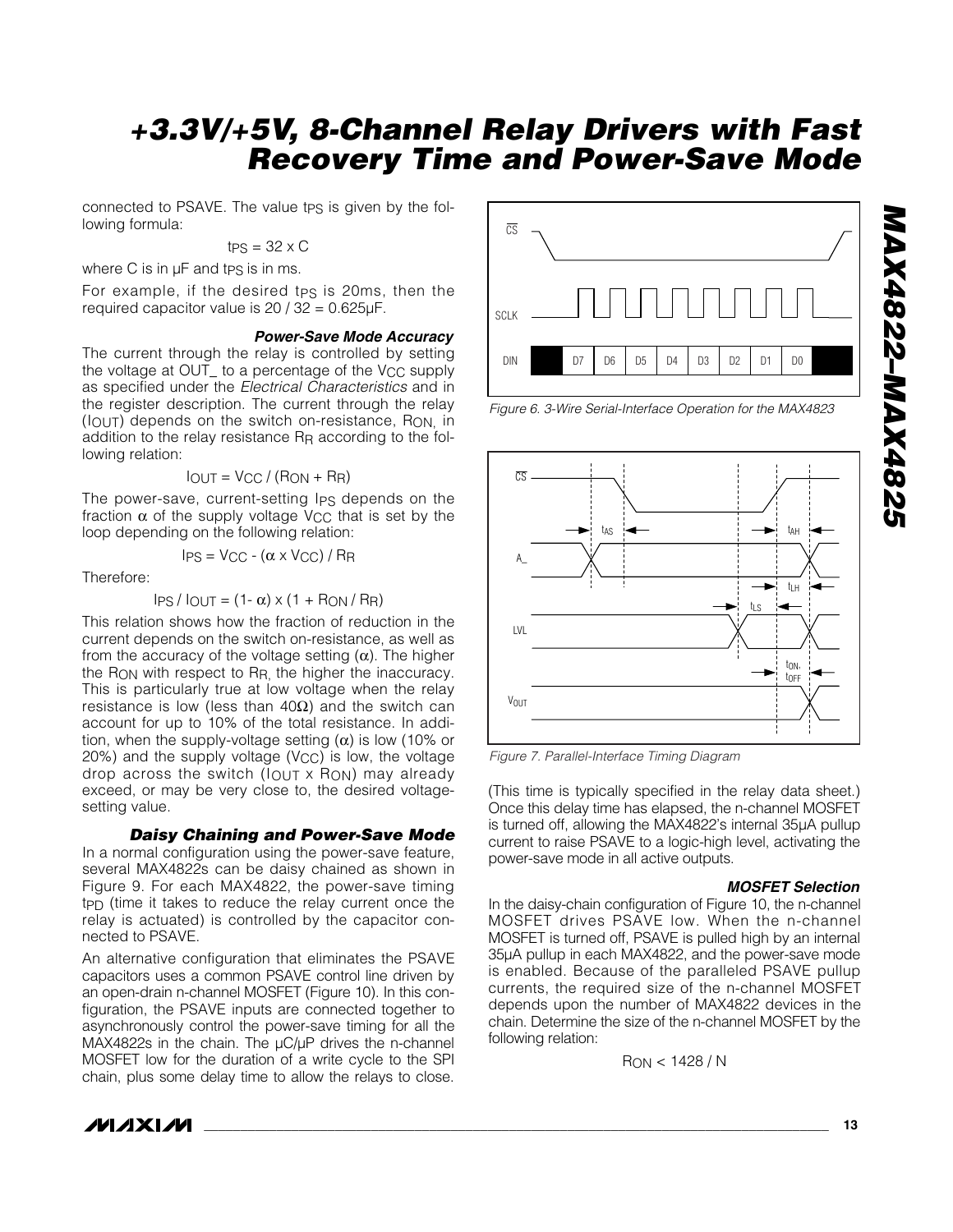

*Figure 8. Daisy-Chain Configuration*



*Figure 9. Daisy-Chained MAX4822s with a Capacitor Connected to PSAVE*

where N is the total number of MAX4822 devices in a single chain, and R<sub>ON</sub> is the on-resistance of the n-channel MOSFET in Ωs.

For example, if  $N = 10$ :

#### $R_{ON}$  < 142 $\Omega$

An n-channel MOSFET with R<sub>ON</sub> less than 142 $\Omega$  is required for a daisy chain of 10 MAX4822 devices.

#### *Inductive Kickback Protection with Fast Recovery Time*

The MAX4822–MAX4825 feature built-in inductive kickback protection to reduce the voltage spike on OUT\_ generated by a relay's coil inductance when the output is suddenly switched off. An internal Zener clamp allows the inductor current to flow back to ground. The Zener configuration significantly reduces the recovery time (time it takes to turn off the relay) when compared to protection configurations with just one diode across the coil.

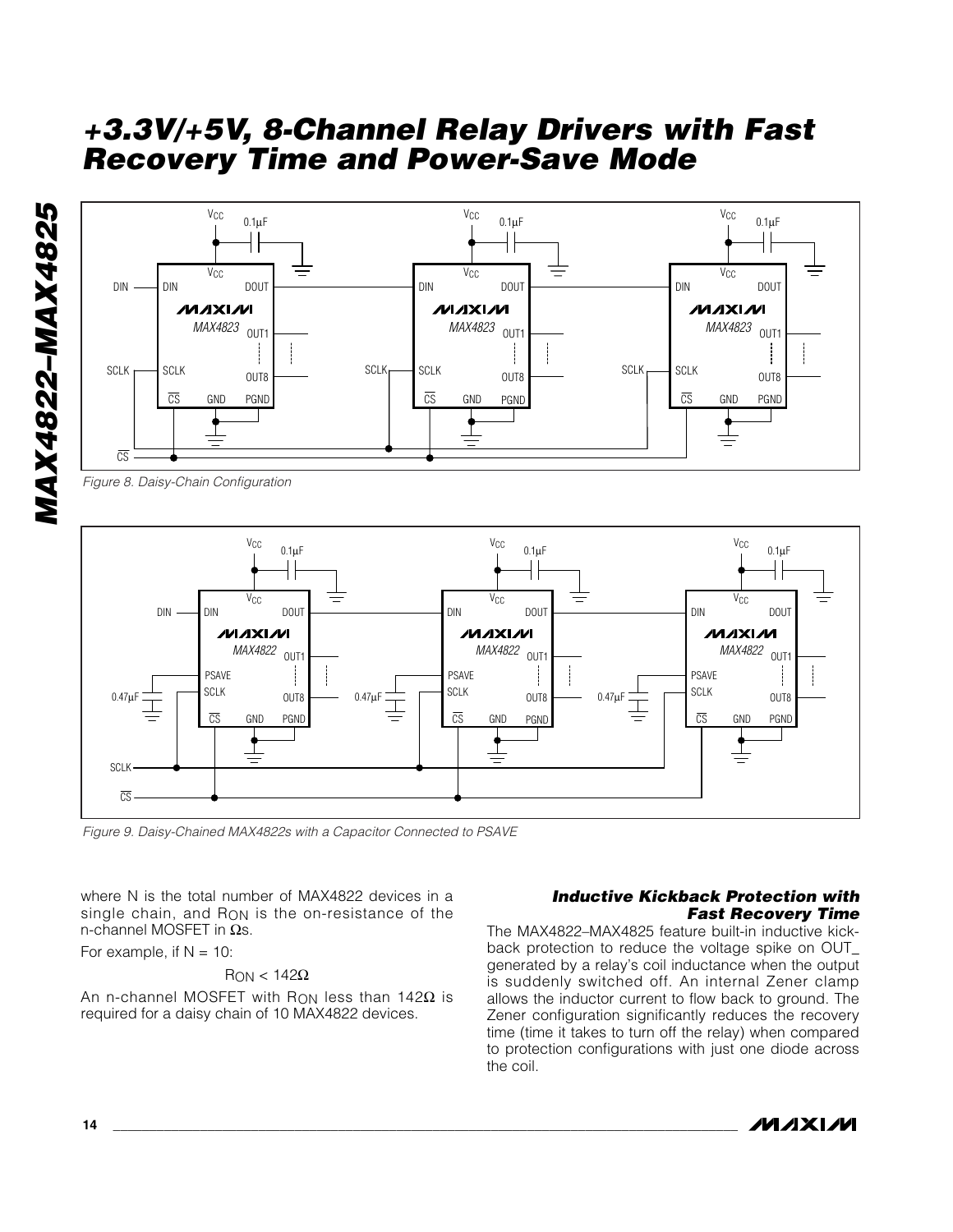

*Figure 10. Daisy-Chaining MAX4822s with a PSAVE Connected to an n-Channel MOSFET*

## *Chip Information*

TRANSISTOR COUNT: 5799 PROCESS: BiCMOS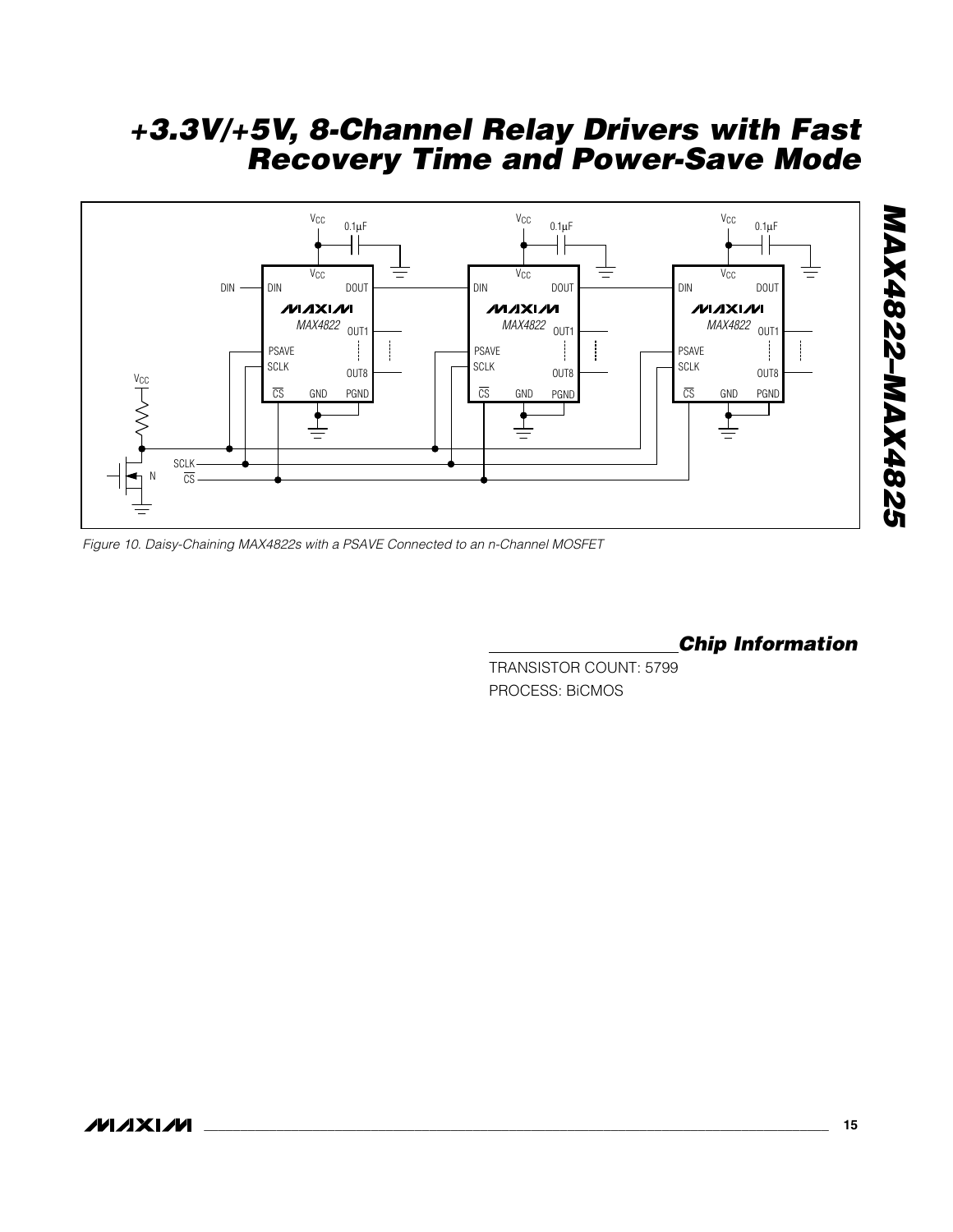

**MAX4822-MAX4825** *MAX4822–MAX4825*

**MAXM**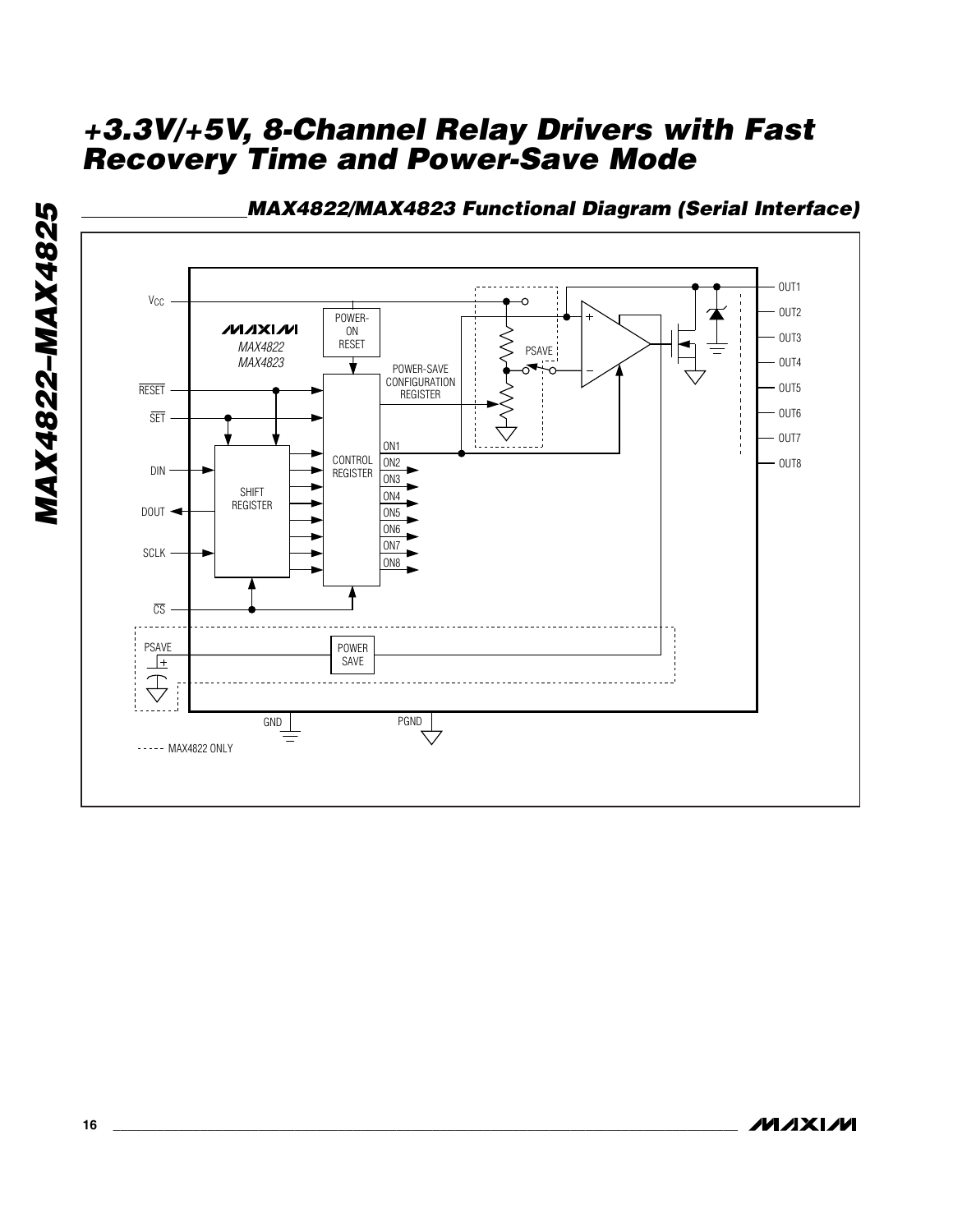

## *MAX4824/MAX4825 Functional Diagram (Parallel Interface)*

*MAX4822–MAX4825*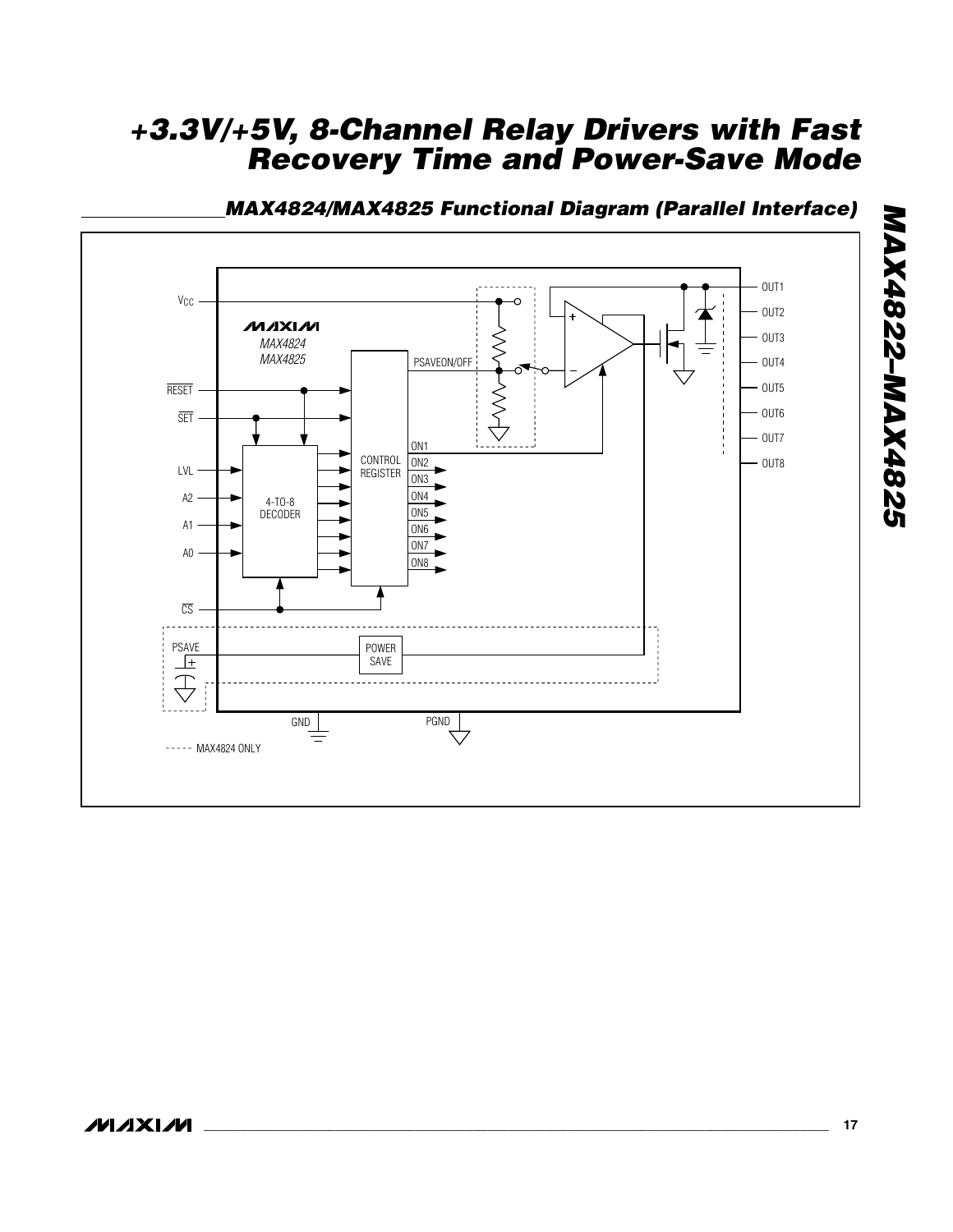